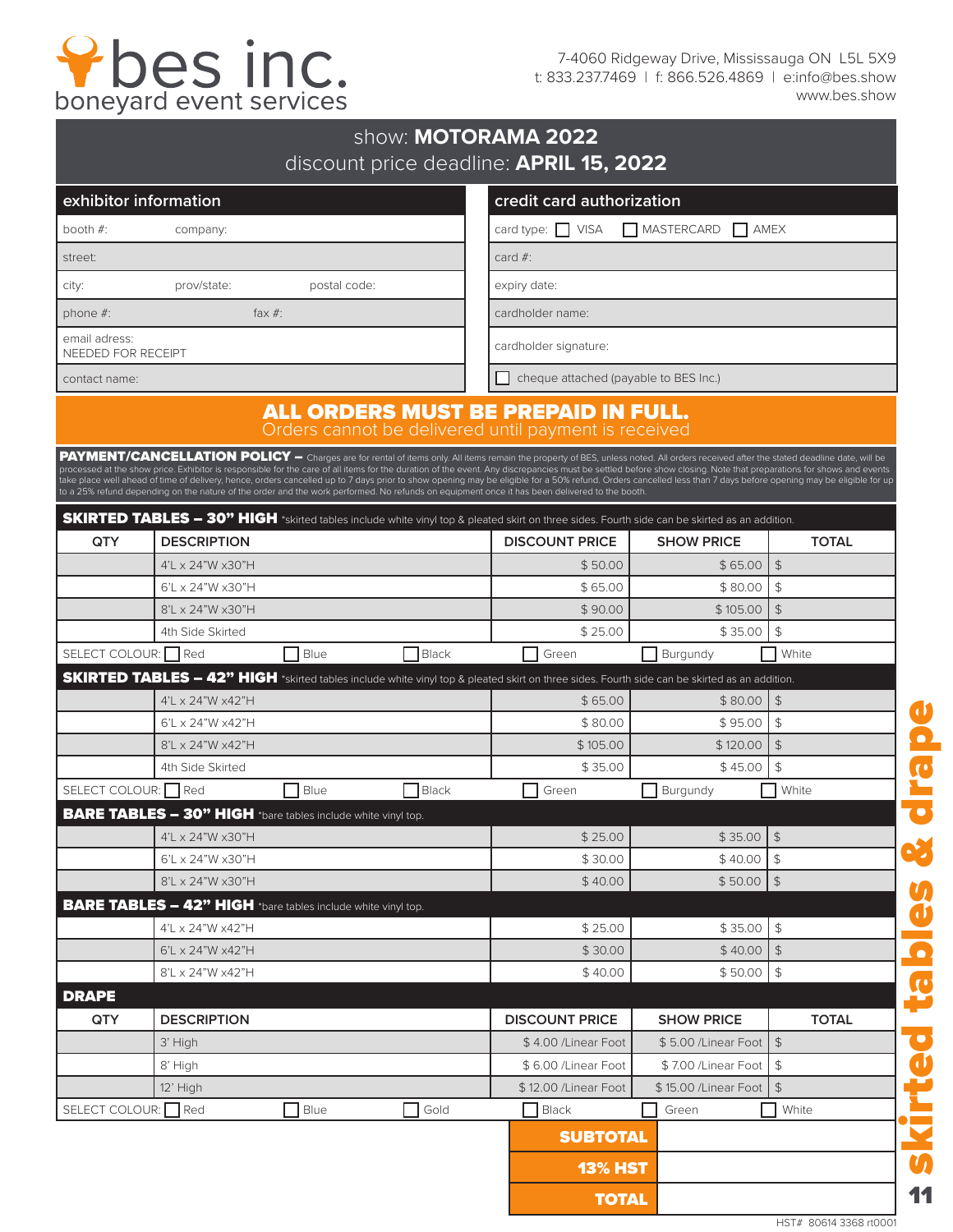

7-4060 Ridgeway Drive, Mississauga ON L5L 5X9 t: 833.237.7469 | f: 866.526.4869 | e:info@bes.show www.bes.show

## cruiser tables



Bare 30" D x 42" H

## café tables



with spandex cover 30" D x 42" H



24" D x 42" H



Bare 30" D x 30" H

coffee & end tables



with spandex cover White or Black 30" D x 30" H





Black Top 24" x 48"



Chrome & Glass 24" x 48"



Chrome & Glass 24" x 24"



24" x 48"